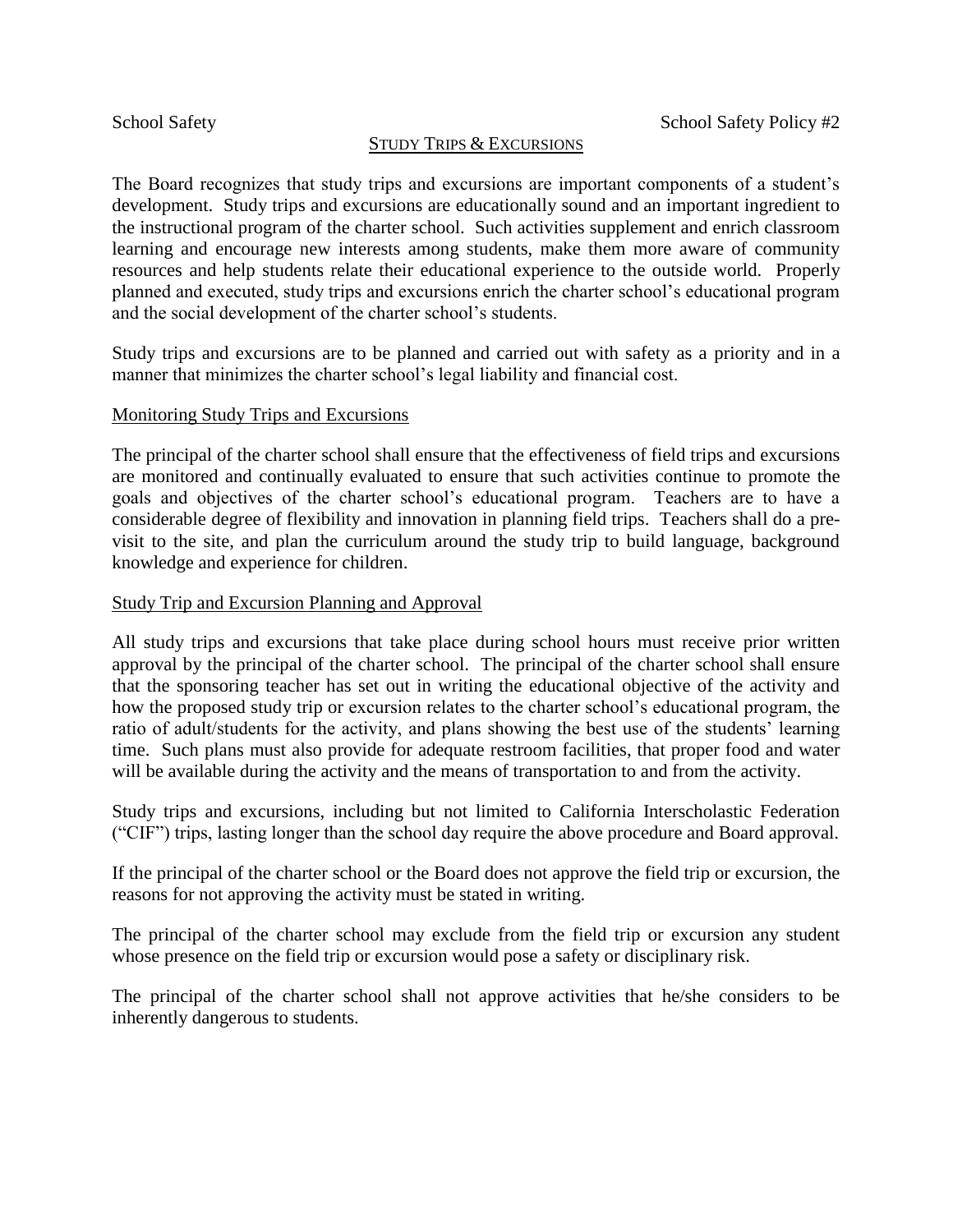## Permission Slips

No student will be permitted to go on a study trip or excursion without a permission slip signed by the student's parent or guardian. The permission slip shall include a waiver of all claims against the charter school, its employees and the State of California for injury, accident, illness or death occurring during or by reason of the field trip or excursion. In addition, the permission slip shall include an emergency telephone number for the student; any medications the student is required to take, along with the time and dosage required; and any medications the student is allergic to or other medical information necessary to ensure the student's safety.

One copy of the permission slip shall be filed with the charter school and one copy shall be given to the teacher to take on the field trip or excursion.

### Accident and Medical Insurance

The charter school does not provide student accident or medical insurance. However, information and applications for student injury and medical insurance are available from the charter school. Applications and payments must be sent directly to the insurance company.

### Supervision of Study Trips and Excursions

The sponsoring teacher must be present to supervise the study trip or excursion. The principal of the charter school or his/her designee shall be designated as the emergency contact for the group on the field trip or excursion.

A first aid kit shall be in the possession of the sponsoring teacher or accompanying charter school employee at all times during the study trip or excursion.

Charter school employees shall not consume alcohol or use controlled substances (except for medications taken under a physician's orders) while accompanying and supervising students on a field trip or excursion.

Any injuries or unusual incidents occurring during the study trip or excursion shall be documented in writing by the sponsoring teacher or other charter school employee accompanying the field trip or excursion.

## Adult/Student Ratio

Adult/student supervision ratio must be observed at all times during the study trip or excursion. The adult/student ratio will vary depending on the requirements of the site being visited, with a minimum of two adults per classroom in addition to the classroom teacher. Students are under the jurisdiction of the Board at all times during the field trip or excursion and school rules are to be adhered to at all times.

#### Parent/Guardian Participation in Field Trips and Excursions

Parents/guardians are encouraged to participate in study trips and excursions to assist with supervision of students. Parents/guardians accompanying the charter school group shall receive